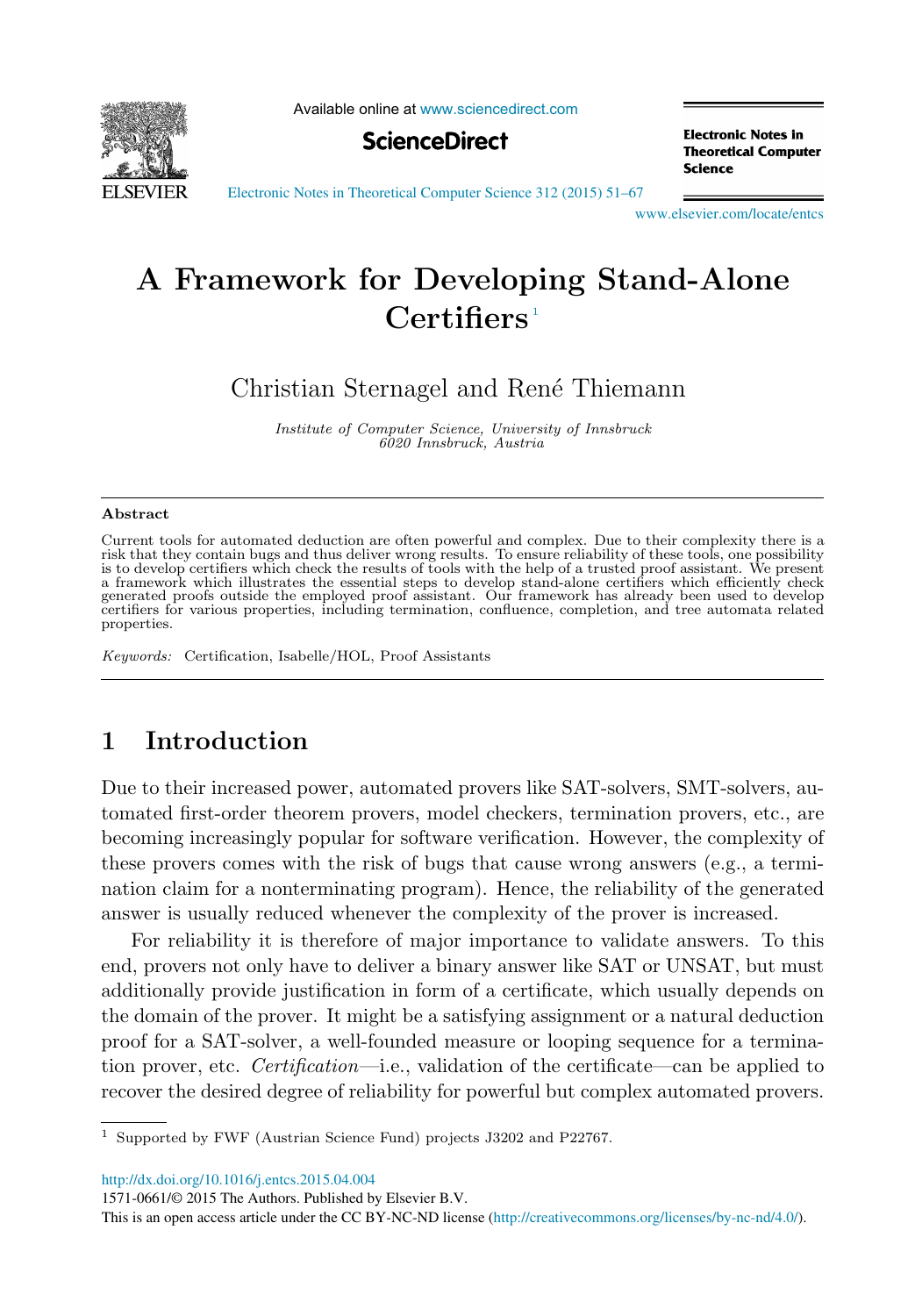In this paper we present a concrete framework for conveniently developing highly reliable, efficient, and easy-to-use certifiers. To this end, in  $\S 2$ , we first discuss various alternatives on how to perform certification. Then, our framework is introduced step-by-step. We discuss error handling in  $\S 3$ , error generation in  $\S 4$ , parsing in  $\S 5$ , and proving soundness of the final certifier in  $\S 6$ . We conclude in  $\S 7$ .

We illustrate our framework by means of a running example. Since this example poses only a quite simple certification task, we shortly want to mention that the framework has already successfully been applied for much more complex certification tasks where the certifier itself consists of over 35,000 lines of Haskell code.

In the following, everything is illustrated for the proof assistant Isabelle/HOL [\[17\]](#page-16-0), but most parts should easily be adaptable to similar proof assistants like Coq [\[2\]](#page-15-0) or PVS [\[18\]](#page-16-0), provided they support code generation mechanisms. By code generation we mean an automatic and trusted translation from functions defined in the logic of the used proof assistant into actual program code. For example, Isabelle's code generator supports Standard ML and Haskell (amongst others) as target languages. We refer to the work of Haftmann and Nipkow [\[12\]](#page-15-0) for more details.

All components of the framework have been made available in the archive of formal proofs [\[21,23,24\]](#page-16-0), and the sources of the running example are freely available under <http://cl-informatik.uibk.ac.at/software/ceta/framework>. Some parts of this work have already been presented earlier [\[26\]](#page-16-0), but in a much less complete and detailed form.

Our approach is aimed to ease the construction of verified checkers for certifying algorithms [\[4\]](#page-15-0). In the running example this is demonstrated for Post's correspondence problem, while in earlier work [\[26\]](#page-16-0) we employed the same methodology to build the checker CeTA for termination provers (in fact, the framework we present here was distilled from those parts of CeTA we deemed generally useful).

### **2 Certification**

Certification of an automatically generated proof (asserting that some input has some property) can be performed in several ways, shortly discussed in the following.

As a running example, we consider Post's Correspondence Problem (PCP) [\[20\]](#page-16-0). Given an alphabet  $\Sigma$ , a PCP instance p is a set of pairs of words over  $\Sigma$ . It is solvable iff there is a nonempty list  $[(x_1, y_1), \ldots, (x_n, y_n)]$  of pairs of words such that each  $(x_i, y_i) \in p$  and  $x_1 \ldots x_n = y_1 \ldots y_n$ .

It is well-known that solvability of PCP instances is undecidable in general. We want to validate certificates for solvable PCP instances. This is a trivial certification task, but can be used to illustrate various design choices and challenges in the process of developing a certifier. We assume that the certificate numbers each pair of words in p and provides the solution as a list of numbers.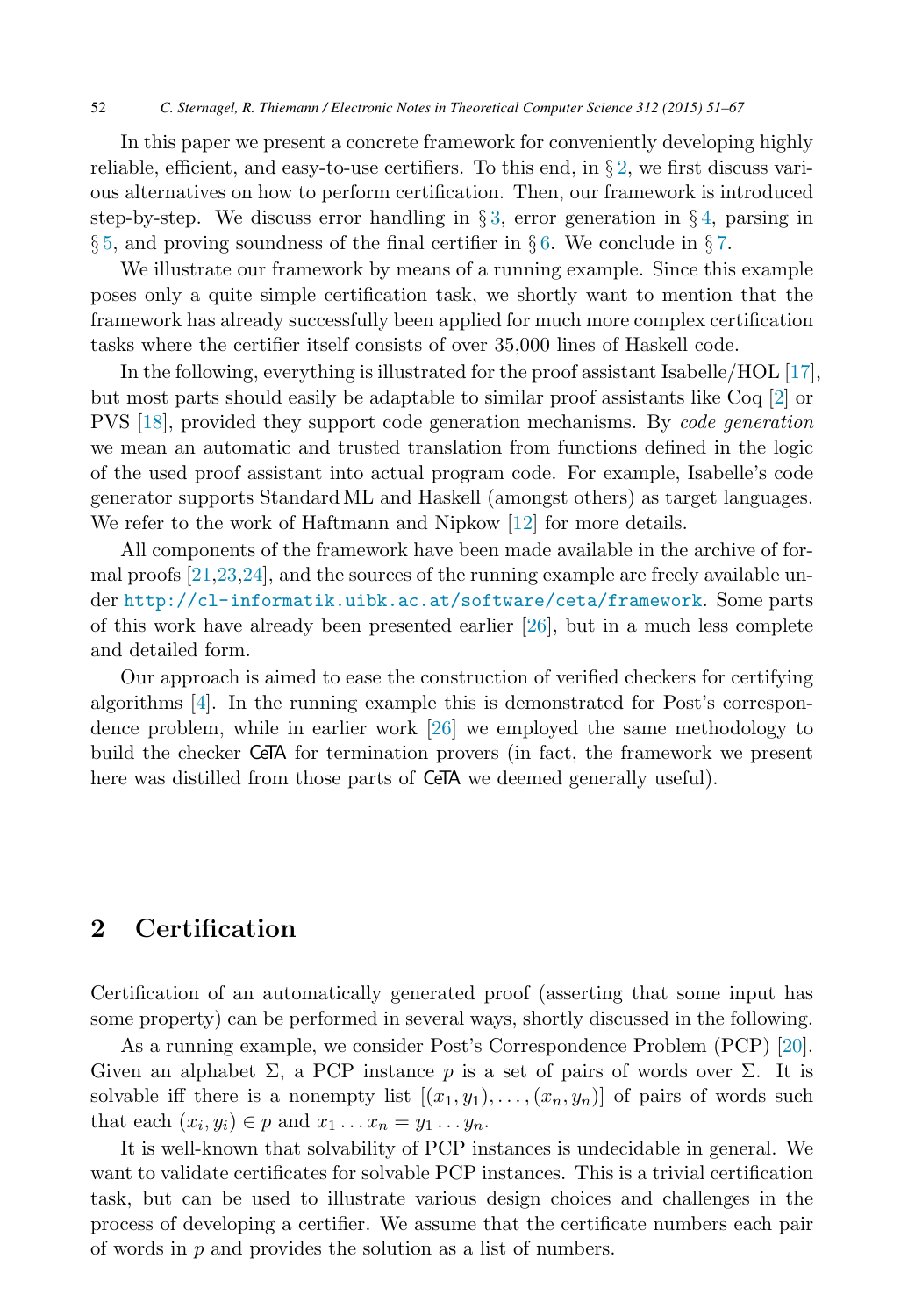#### <span id="page-2-0"></span>2.1 Human Inspection

Clearly, humans can check certificates, provided that certificates are rendered in a human readable form. For example, the PCP instance  $p = \{0: (A, ABA), 1:$  $(AB, BB), 2: (BAA, AA)$  and the certificate in form of the solution 0, 2, 1, 2 is rendered in the following table.

|                      | 2                    | л.       | ')          |
|----------------------|----------------------|----------|-------------|
| $A_1$                | $B_2A_3A_4$ $A_5B_6$ |          | $B_7A_8A_9$ |
| $A_1B_2A_3$ $A_4A_5$ |                      | $B_6B_7$ | $A_8A_9$    |

It is easy to see from this table that  $p$  is solvable: just check whether the columns correspond to word pairs in p. Moreover, the subscripts  $1, \ldots, 9$  for the position within the word help when checking that both rows contain the same word: just check that both rows contain the subscripts 1 to 9 in ascending order and each number is attached to the same letter in both rows.

However, human inspection is clearly error-prone and therefore not the best method for certification. For example, consider the PCP instance

$$
p' = \{0: (AAB, A), 1: (AB, ABB), 2: (AB, BAB), 3: (BA, AAB)\}\
$$

for which the shortest solution is 1, 3, 2, 3, 3, 1, 0, 1, 3, 2, 3, 2, 3, 3, 2, 3, 3, 1, 0, 3, 3, 1, 0, 2, 3, 0, 0, 2, 3, 3, 3, 1, 0, 1, 0, 0, 0, 2, 3, 2, 3, 0, 1, 0, 3, 3, 1, 0, 3, 0, 0, 2, 3, 0, 0, 2, 0, 0, 2, 0, 1, 0, 3, 0, 0, 2. Checking this solution by hand is at least tedious. When we move from PCP to more complex certificates—whose validation involves elaborate computations—human inspection is not feasible any more.

#### 2.2 Certification via Programs

Instead of human inspection, we can write a program that checks all proof steps mentioned in the certificate.

This is often not too complex—in comparison to writing the program which has to produce the proof—and also possibly a good option for getting a certifier in case of simple certificates like the ones for solvable PCP instances. Nevertheless, this approach also has some severe drawbacks: e.g., if checking certificates requires some complicated decision procedure, then the program which implements this decision procedure is itself complex and may be buggy. Hence, the reliability of the certifier decreases with its complexity.

Another problem is the dependence on potentially flawed paper proofs and inconsistent assumptions: for example, theorems as they are stated in papers (and implemented in tools) might be wrong; and when combining methods from different papers, it might happen, that the methods make slightly different but incompatible assumptions where this incompatibility might remain undetected. For example, [\[6\]](#page-15-0) contains some inconsistent assumptions that have only been spotted in [\[25,](#page-16-0) § 5] during the development of a certifier—in this case all problems could be repaired,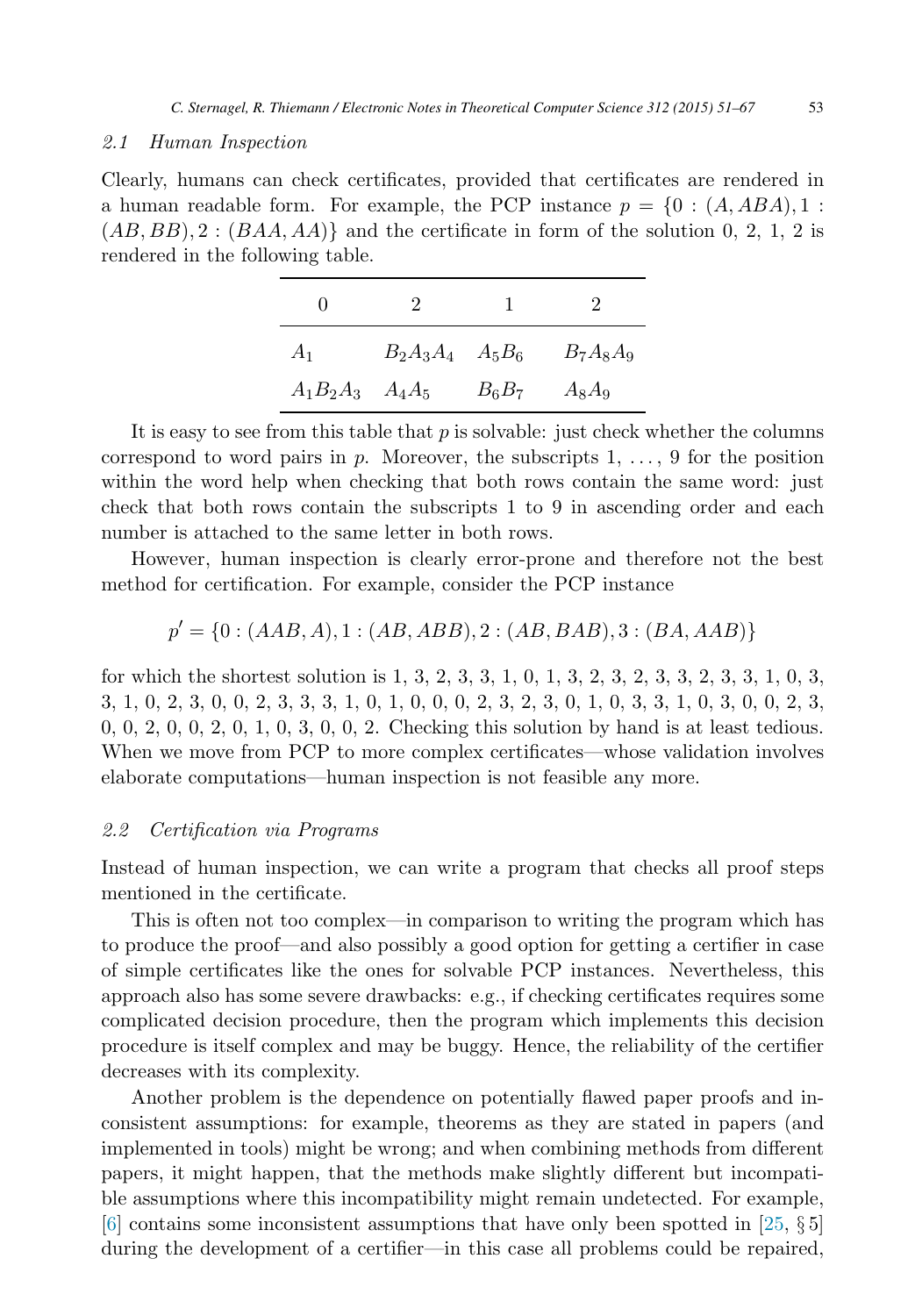```
datatype letter = A \mid Btype-synonym word = letter list
type-synonym pcp-problem = (word \times word) set
definition solvable :: pcp-problem \Rightarrow bool
where<br>solvable pcp \longleftrightarrow (\exists pair-list.
  solvable pcp ←→ (∃ pair-list.<br>set pair-list \subseteq pcp ∧<br>pair-list \neq \square ∧
    concat (map \; fat \; pair-list) = concat (map \; salt \; pair-list)){\bf definition} \,\, p' :: \, pcp\text{-}problemwhere
  p' =<br>{([A, A, B], [A]),<br>([A, B], [A, B, B]),
      ([A, B], [B, A, B]),([B, A], [A, A, B])\}
```
Fig. 1. Specifying Input and Solvability

but this is not always the case.

An example of this approach is the algorithmic library LEDA (which was extended to use verified checkers by Alkassar et al. [\[1\]](#page-15-0)).

#### 2.3 Certification via Proof Assistants

To increase reliability, we can make use of LCF-style  $[10,11,19]$  $[10,11,19]$  proof assistants, i.e., proof assistants whose soundness relies on a small trusted kernel and where definitional packages allow us to write more high-level proofs which are then broken down into kernel-primitives without adding new axioms.

When using proof assistants, one first has to model the property of interest. Whether the model corresponds to the real property that one is interested in, has to be carefully checked by humans.

However, afterwards one can turn the certificate into a proof script which can then be checked by the proof assistant, yielding the desired high degree of reliability.

As an example, consider the following Isabelle/HOL [\[17\]](#page-16-0) formalization of PCP. It starts with the specification of PCP instances and their solvability, and defines one instance  $p'$  (corresponding to example  $p'$  mentioned in  $\S 2.1$ ), cf. Figure 1.

In the definition of *solvable*, the condition set pair-list  $\subseteq$  pcp asserts that all pairs in the list are contained in the PCP instance, and in the equality test  $concat \dots =$ concat ..., map fst pair-list and map snd pair-list projects the list of pairs of words into the list of words for the left- and right-hand sides of the pairs, respectively.

After the specification, solvability (of  $p'$ ) can be proven by the script in Figure [2.](#page-4-0) First, the function *pair-of-index* is defined, which maps indices to corresponding word-pairs of  $p'$ . Then, the proof of solvability is performed: first, the solution from the certificate is used as witness for the existential quantifier, and then Isabelle's simplifier is invoked to check that all conditions of a valid solution are met.

This approach has several advantages, but also some disadvantages:

- + The validation is highly reliable.
- + One can perform a shallow embedding, i.e., features of the proof assistant may be used for modeling the given input problem and for establishing the proof. As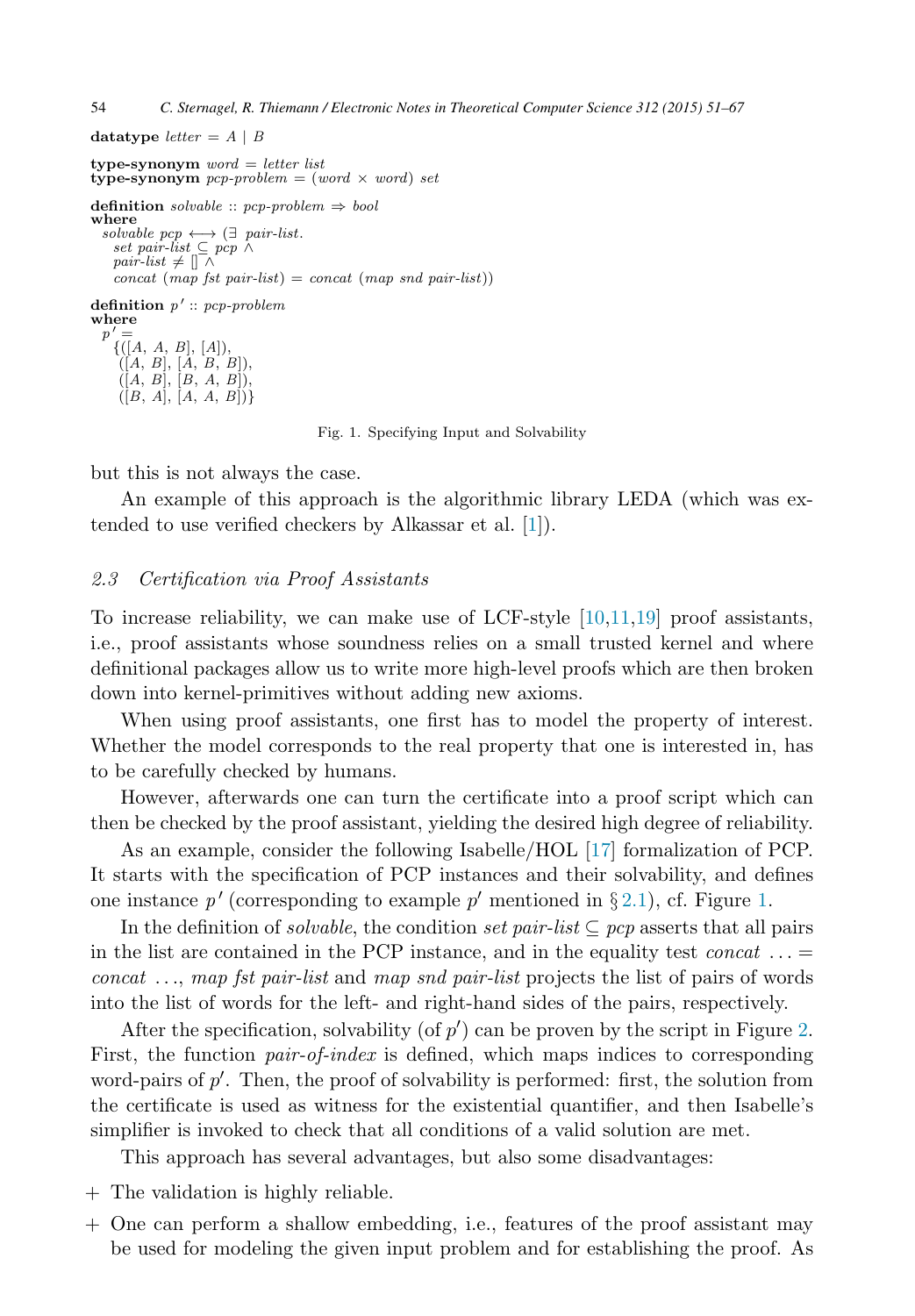```
fun pair-of-index :: nat \Rightarrow word \times word
where
  pair-of-index\ i = nth \ \left[([A, A, B], [A]),\right.([A, B], [A, B, B]),([A, B], [B, A, B]),([B, A], [A, A, B]) i
lemma pcp-solvable: solvable p'
  \mathbf{apply} (unfold solvable-def p'-def)
 apply (rule exI [of - (map pair-of-index
   [1,3,2,3,3,1,0,1,3,2,3,2,3,3,2,3,3,1,0,3,3,1,0,2,3,0,0,2,3,3,3,1,0,1,0,0,0,2,3,2,3,0,1,0,3,3,1,0,3,0,0,2,3,0,0,2,0,0,2,0,1,0,3,0,0,2])apply simp
done
```
Fig. 2. Proving Solvability

a consequence it is often possible to specify the model succinctly and readable, and it also eases the generation of proofs.

In the case of PCP, as example for shallow embedding we created a datatype for letters which is specific to the PCP instance  $p'$ . Moreover, we used Isabelle's simplifier to conclude validity of a solution. Similarly, one might use built-in operators or quantifiers like  $\lambda$ ,  $\forall$ , etc., to model the input problem; or one might invoke some powerful routines from the proof assistant to discharge proof obligations, like an arithmetic solver, etc.

+ If the property of interest is related to proof obligations in the proof assistant itself, then certification allows safe integration of untrusted automated tools into the proof assistant in order to increase the degree of automation.

For example, the Sledgehammer tool of Isabelle [\[5\]](#page-15-0) can solve open proof goals by invoking external automated theorem provers, where the generated proofs are then replayed within the proof assistant with the help of metis, an Isabelle internal prover acting as a certifier.

- − For certification, one needs to have the proof assistant installed and started. Moreover, checking proofs within the proof assistant is usually slower than just executing a program as in  $\S 2.2$ .
- − If a certificate is not accepted, then the proof assistant gets stuck on some intermediate proof obligation, potentially with some error message. Some knowledge of the proof assistant may be required in order to understand why the certificate was rejected. For example, for understanding rejected PCP certificates, it might be required to understand Coq-, or Isabelle-, or PVS-scripts.
- − Changes in the proof assistant are only detected at run-time. E.g., if Isabelle would change the configuration of the simplifier, then it might be the case that the simplifier invocation in Figure 2 no longer succeeds.

Successful examples of this approach are the two termination proof certifiers Coccinelle/CiME [\[7\]](#page-15-0), and CoLoR/Rainbow [\[3\]](#page-15-0). Here, Coccinelle and CoLoR are Coqlibraries on termination of rewrite systems, i.e., they define the notion of termination, and contain soundness theorems of some termination criteria. And CiME and Rainbow are tools which turn the certificates from the automated termination tools into proof scripts, which then apply suitable tactics based on the theorems that are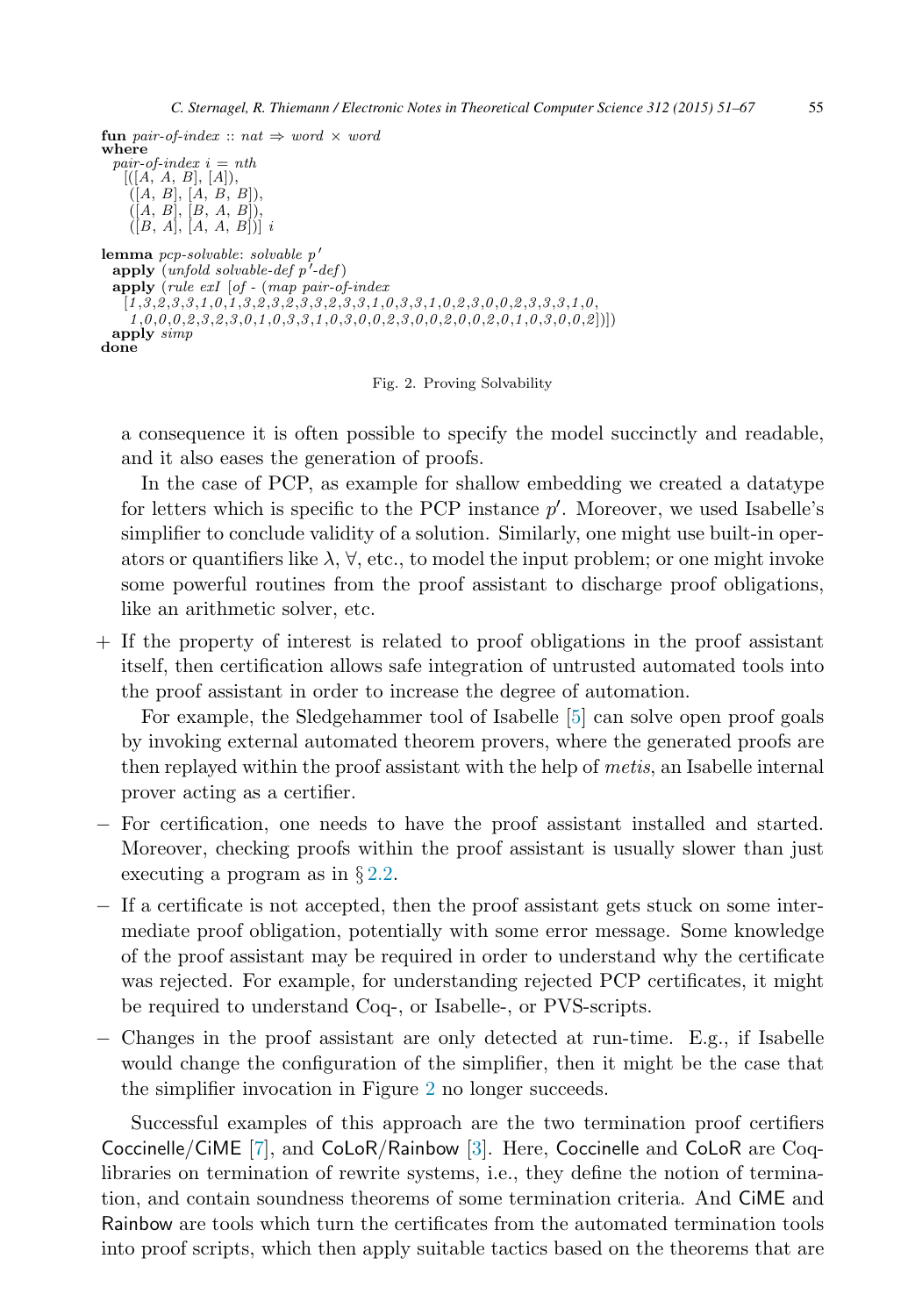<span id="page-5-0"></span> $\tt type-synonym'$ a word =  $'a$  list  $\tt type-synonym'$ a pcp-problem =  $('a word \times 'a word)$  set  $\text{definition} \; \textit{solvable} :: \; 'a \; \textit{pcp-problem} \Rightarrow \; \textit{bool}$ **where**<br>solvable pcp  $\longleftrightarrow$  ( $\exists$  pair-list. solvable pcp ←  $\ominus$  pair-list.<br>set pair-list  $\subseteq$  pcp ∧<br>pair-list  $\neq \square$  ∧ concat (map fst pair-list) = concat (map snd pair-list)) **type-synonym** 'a pcp-problem $I = (I'$ a word  $\times I'$ a word) list  $\lim_{n \to \infty}$  pair-of-index :: 'a pcp-problemI  $\Rightarrow$  nat  $\Rightarrow$  'a word  $\times$  'a word **where** pair-of-index pcp  $i = nth$  pcp i **type-synonym** pcp-certificate  $=$  nat list  $\lim_{n \to \infty}$  check-solvable :: 'a pcp-problemI  $\Rightarrow$  pcp-certificate  $\Rightarrow$  bool where<br>check-solvable pcp solution  $=$ (let pair-list  $=$  map (pair-of-index pcp) solution in list-all  $(\lambda \, i. \, i < length\, pcp)$  solution  $\wedge$ solution  $\neq$   $\parallel \wedge$ concat (map fst pair-list) = concat (map snd pair-list)) **lemma** check-solvable:<br>**assumes** check: check-solvable pcp solution<br>**shows** solvable (set pcp) **shows** solven **let**  $\ell$  *pair-list* = map (pair-of-index pcp) solution **have** concat (map fst ?pair-list) = concat (map snd ?pair-list) **using** check **by** simp **moreover have** ?*pair-list*  $\neq$  | **using** check **by** simp **moreover have** set ?pair-list  $\subseteq$  set pcp **using** check **by** (auto simp add: list-all-iff) **ultimately show** ?thesis **unfolding** solvable-def **by** (intro exI [of - ?pair-list]) auto **qed export-code** check-solvable **in** Haskell

Fig. 3. A First Certified Checker for PCP

available in the libraries.

### 2.4 Certification via Programs and Proof Assistants

Finally, we also present an approach which combines the best of §§ [2.2](#page-2-0) and [2.3.](#page-3-0) The basic idea is to write a program *check-prop* :: *input*  $\Rightarrow$  *certificate*  $\Rightarrow$  *bool* which efficiently checks certificates as in  $\S 2.2$ , but is completely written within a proof assistant. As a result, we can develop a model of the desired property P within the proof assistant, in combination with a static soundness proof of check-prop:

$$
check\text{-}prop\text{ input certificate} \implies P\text{ input} \tag{1}
$$

Hence, we get the high reliability of  $\S 2.3$ .

Once this is established one just needs to execute check-prop. This can be done within the proof assistant via reflection. Alternatively, one can invoke the code generator of the proof assistant to get check-prop as stand-alone program, which can then be conveniently and efficiently executed by everyone, without even having to install the proof assistant. As an example, consider Figure 3 which contains a checker for solvable PCP instances, where in the last line the full checker is made available as Haskell code via Isabelle's code generator [\[12\]](#page-15-0).

With the described approach, one can overcome all disadvantages which are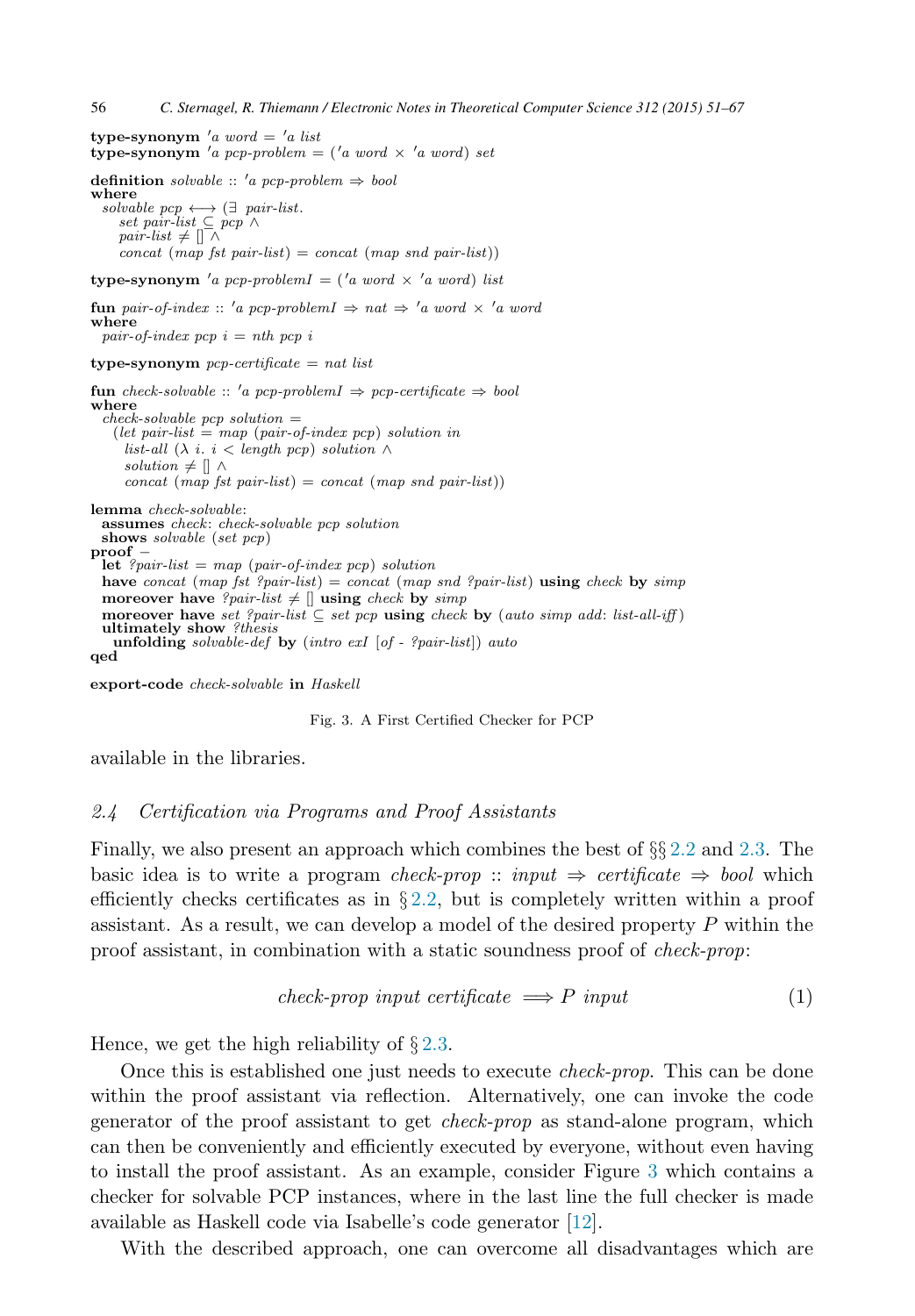<span id="page-6-0"></span>mentioned at the end of  $\S 2.3$ , at the cost of not being able to perform shallow embedding. Therefore, we cannot create suitable datatypes like *letters* on the fly as in  $\S 2.3$ , but instead use a polymorphic type for the alphabet with type variable 'a (we could also have chosen strings or numbers, etc.). As a further consequence, all routines within *check-prop* have to be programmed as such, i.e., if we need an arithmetic solver, we need to program it and prove it correct, and there is no possibility to just invoke the arithmetic solver that may be available via some tactic in the proof assistant.

In the running example, let us shortly describe the differences between Figures [2](#page-4-0) and [3.](#page-5-0) The latter solution cannot encode the concrete PCP instance into pair-ofindex but has to pass it as parameter. It further uses a new type for representing PCP instances in an executable form, namely lists of word-pairs instead of sets of word-pairs: pcp-problemI. Moreover, conditions that have previously been discharged by the simplifier are now explicit in the check-solvable function, e.g., the check via list-all that all indices within the solution point to valid word-pairs.

In the remainder of this paper, we will illustrate how to improve this basic version of a check-prop-program.

### **3 Error Handling**

At the moment, the type of *check-prop* is *input*  $\Rightarrow$  *certificate*  $\Rightarrow$  *bool.* That is, the return value just provides one bit of information. Whereas for accepted certificates this is sufficient, for rejected ones we are often interested in the reason for rejection.

With the current approach (*check-solvable* from Figure [3\)](#page-5-0), we are even worse off in case of rejection than in  $\S 2.3$  $\S 2.3$  (where we were required to interpret error messages from the proof assistant), since now we only obtain the resulting value: False.

Hence, our next goal is to extend *check-prop* in a way that it returns error messages in case of rejection. Moreover, this should be done without much overhead and especially it should not clutter the soundness proof of check-prop.

We propose to use the error monad represented by Isabelle's sum type

datatype  $'a + b = Inl$   $'a | Inr$  *b* 

where errors are indicated by  $Inl$  and proper results by  $Inr$ . Booleans are now replaced by type 'e check which is an abbreviation for 'e + unit. Then Inr () corresponds to True and Inl e to False enriched by the error message e.

More general check functions may also return new results  $Inr x$  instead of plain () in case of success. For example, a function for checking some inference rule might fail if the preconditions of the inference rule are not met, and return the new proof obligations arising from applying the rule, otherwise.

In the following, we focus on 'e check which replaces the Boolean return type of check-prop. We provide the following functionality to ease the transition from Booleans to the error monad.

• inspection: a function  $i s O K$  which tests whether a given monadic value is an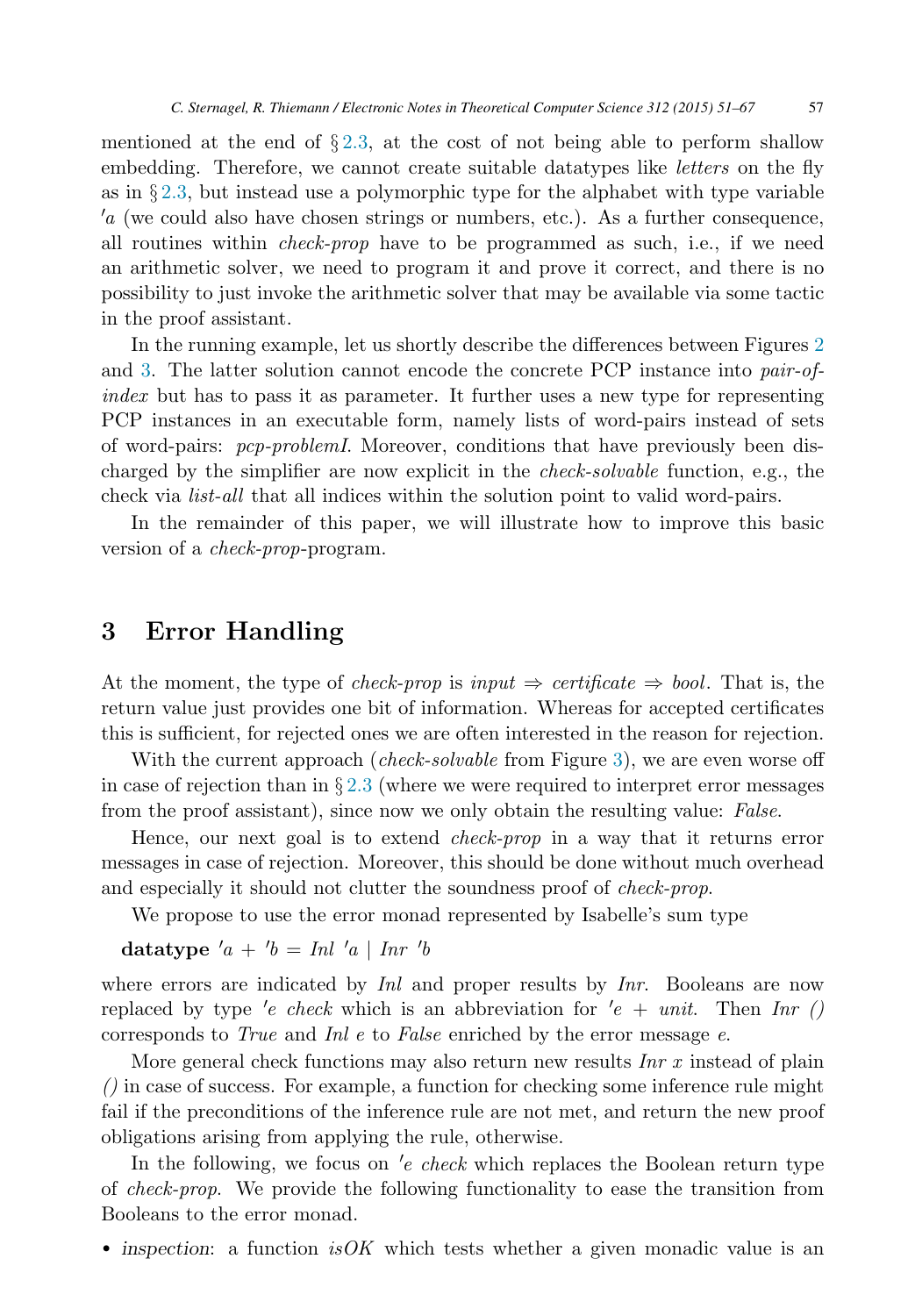<span id="page-7-0"></span> $\lim_{n \to \infty}$  check-solvable :: 'a pcp-problemI  $\Rightarrow$  pcp-certificate  $\Rightarrow$  string check **where** check-solvable pcp solution  $= do \{$ check-all  $(\lambda i. i < length\; pop)$  solution  $\lt$  +? ( $\lambda$  *i. "index i invalid"*); let pair-list = map (pair-of-index pcp) solution; check (solution  $\neq$  []) "solution must not be empty";  $check (concat (map fst pair-list) =$  $concat (map \; sand \; pair-list))$  "resulting words are not equal"  $\}$  < +? ( $\lambda$  s. "problem in ensuring satisfiability of PCP: " $\circledcirc s$ ) **lemma** check-solvable: **assumes** check: isOK (check-solvable pcp solution)

**shows** solvable (set pcp)

Fig. 4. A Certified Checker with Error Messages

error or not. Consequently, soundness proofs like [\(1\)](#page-5-0) are now reformulated as

isOK (check-prop input certificate) 
$$
\implies
$$
 P input (2)

- assertions: for asserting basic properties, we provide the function *check*::*bool* ⇒  $'e$  ⇒  $'e$  + unit, where *check*  $b e = (if b then Inc () else Inl e)$ , i.e., the asserted property is coupled with an error message.
- combinators: we provide several combinators like monadic bind  $(\gg)$ ::  $'e + 'a \Rightarrow$ <br> $(e \rightarrow 'e + 'b) \rightarrow 'e + 'b$  (acting as short circuited conjunction) and check all  $({a \Rightarrow 'e + 'b) \Rightarrow 'e + 'b}$  (acting as short-circuited conjunction) and *check-all* ::  $('a \Rightarrow bool) \Rightarrow 'a \text{ list } \Rightarrow 'a \text{ check (which behaves like } \forall \text{ on lists in case of success,})$ and returns the first element for which the given predicate fails, otherwise). Moreover, specifically for monadic bind, we extended Isabelle's parser in a way that it supports Haskell's do-notation, facilitating writing of readable check functions.
- error messages: there are operators for changing error messages like  $(<+?): 'e +$  $a \Rightarrow (e \Rightarrow f) \Rightarrow f + 'a$  which takes a function that is used to modify the error message of the given monadic value. Since modification takes only place in case of error, this operation has no impact below is  $OK$ .
- proving: we configured Isabelle in a way that most of the time the simplifier can easily eliminate monadic overhead and error message processing.

At this point, it is quite easy to integrate error messages into our PCP checker. The result is depicted in Figure 4, where @ is Isabelle's append operator for lists.

Note that the soundness proof remains almost unchanged w.r.t. Figure [3.](#page-5-0) We only change the assumption *check-solvable pcp solution* into  $i s O K$  (*check-solvable* pcp solution). This works since after our setup, Isabelle's simplifier immediately translates the new assumption into

```
(\forall x \in set \ solution. x < length \ pcp) \landsolution \neq [] \wedgeconcat (map fst (map (pair-of-index pcp) solution)) =concat (map snd (map (pair-of-index pcp) solution))
```
which speaks again about Boolean connectives and does not contain any monadic values or error messages at all.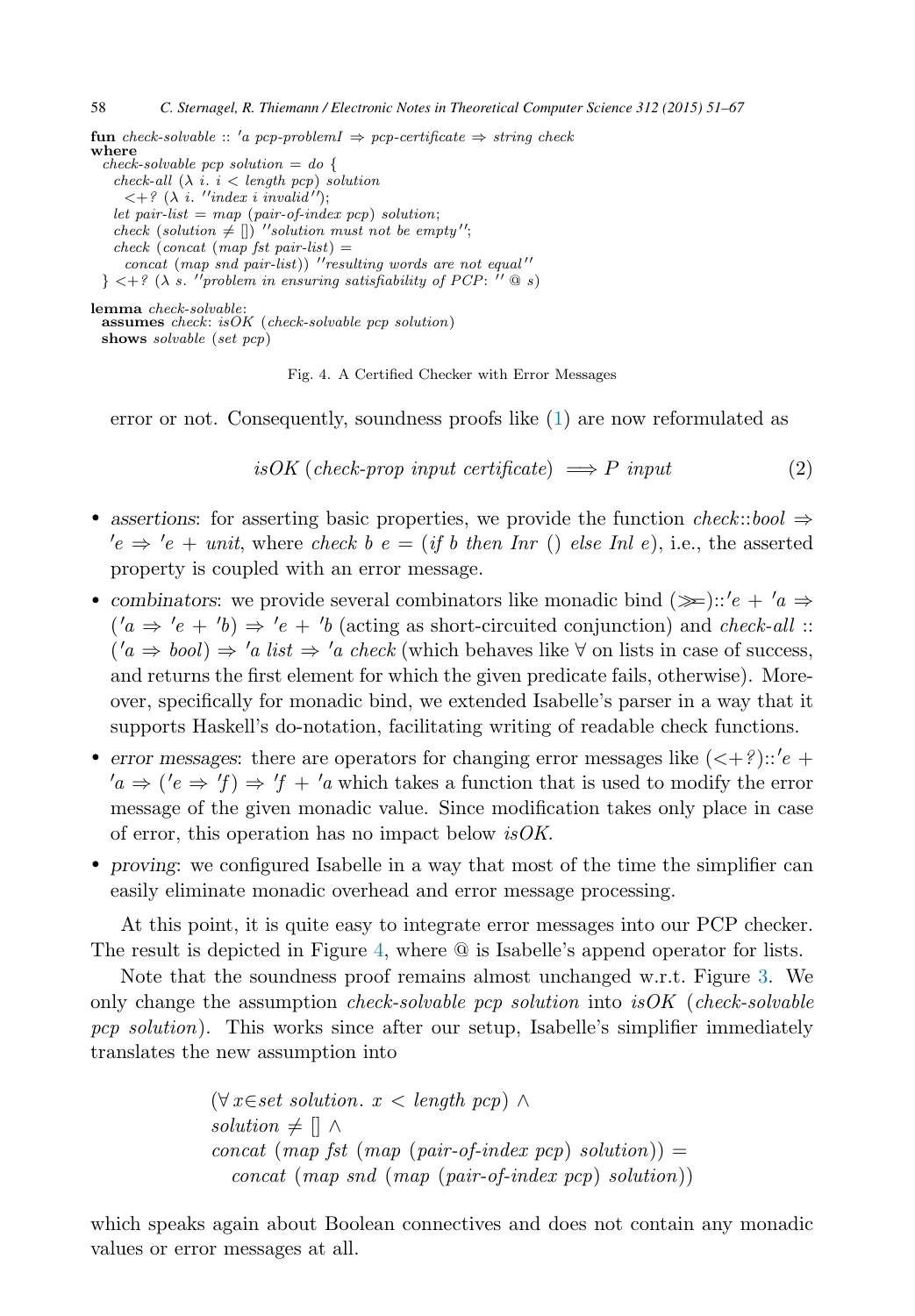```
type-synonym shows = string \Rightarrow string
class show = fixes shows-prec :: nat \Rightarrow 'a \Rightarrow shows
  and shows-list :: 'a list \Rightarrow shows<br>assumes shows-prec p x (y @ z) = shows-prec p x y @ z
and shows-list xs (y \circledcirc z) = shows-list xs y \circledcirc z<br>begin
abbreviation shows \equiv shows-prec 0
abbreviation show x \equiv shows x \parallelend
```
Fig. 5. A show-class in Isabelle/HOL

### **4 Readable Error Messages**

In the previous section we made use of some rudimentary error messages. However, these were just static strings. For example, invoking *check-solvable* on  $p'$  with certificate  $[1, 3, 2, 3, 4, 1, 2]$  yields the output.

 $Inl$  "problem in ensuring satisfiability of PCP: index i invalid"

The "i" in *index i invalid* is just an uninformative character and does not reflect the more informative number  $i$  that would be available inside *check-all* via the binding  $\lambda i$ . Similarly, the resulting words are not displayed if they do not match, and it is also not shown which PCP instance instance is actually analyzed.

However, to generate all these error messages, we need some functionality to display arbitrary values. To this end, we introduced a type class *show* similar to Haskell's Show class [\[13\]](#page-15-0). The class interface is shown in Figure 5.

Here, shows is the type of functions from strings to strings, which allows for constant time concatenation. For each instance  $'a$  of the show-class, there is a function *shows-prec* that takes a precedence (which may influence parenthesization) and a value of type  $a$ . The given value is turned into a string, wrapped inside the shows type. To display lists in a special form, shows-list can be used, e.g., to allow special treatment of strings, which in Haskell and Isabelle are just lists of characters. The show-law which should be satisfied according to the Haskell documentation (and more or less states that a show-function is not allowed to modify an incoming string) is enforced in the Isabelle class definition.

In addition to *shows-prec* and *shows-list* which have to be defined for each instance, there are the functions *shows* and *show* which do not require any precedence and deliver a string, potentially wrapped into the type *shows*.

Note that in comparison to Haskell where it suffices to define *shows-prec* during instantiation (in which case shows-list gets a default implementation), in Isabelle's type-class system, there is no direct possibility to define default implementations.

To this end, we designed a dedicated command **standard-shows-list** which automatically generates a definition for shows-list, based on shows-prec, and also proves the show-law for shows-list, using the one for shows-prec.

For example, the instantiation for the unit type is provided in Figure [6.](#page-9-0)

In a similar way, we defined show functions for lists,  $\mathbb{N}, \mathbb{Z}, \mathbb{Q}$ , and products. Only for characters, we defined a dedicated shows-list function.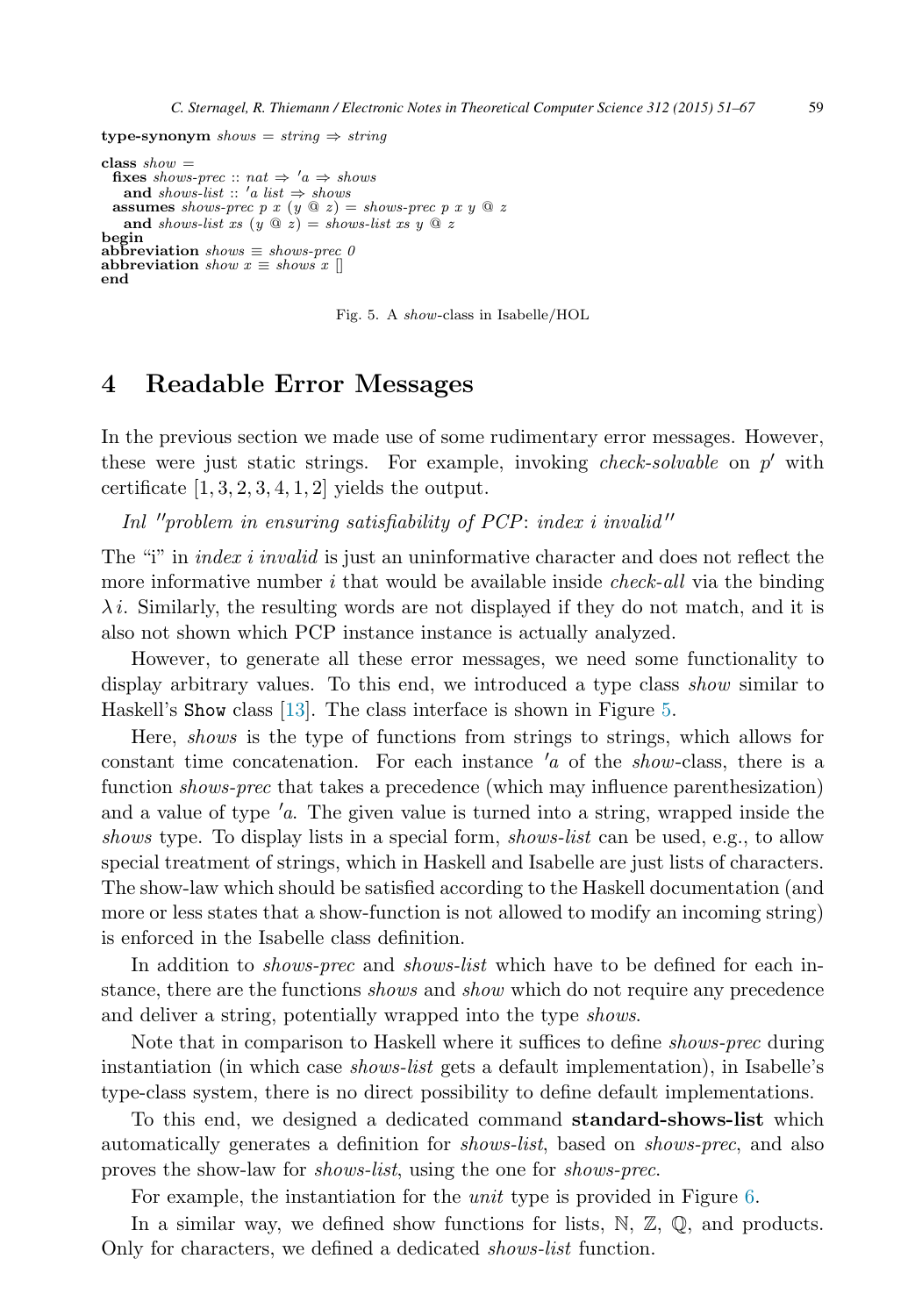<span id="page-9-0"></span>**instantiation** unit :: show **begin**

**definition** shows-prec  $p(x::unit) = shows\text{-}string'$ 

**lemma** shows-prec-append-unit:<br>shows-prec p (x::unit)  $y \& z =$  shows-prec p x ( $y \& z$ ) **by** (simp add: shows-prec-unit-def )

**standard-shows-list** shows-prec-append-unit **end**



 $\lim_{n \to \infty}$  check-solvable :: ('a :: show) pcp-problemI  $\Rightarrow$  pcp-certificate  $\Rightarrow$  shows check **where** check-solvable pcp solution  $= do \{$ 

check-all  $(\lambda i. i < length\; pop)$  solution <+? (λ i. --index -- +#+ shows i +@+ shows -- invalid --);  $let\ pair-list = map\ (pair-of-index\ pep)\ solution;$ check (solution  $\neq$  []) (shows ''solution must not be empty''); let left = concat (map fst pair-list); let right  $= concat$  (map snd pair-list);  $check$  (left = right) ("resulting words are not equal:  $"++$  shows left  $+@+"!="++$  shows right)

 $\}$   $\lt$  +? ( $\lambda$  s. "problem in ensuring satisfiability of PCP " +#+ shows pcp +@+ shows-nl +@+ s)

Fig. 7. A Certified Checker with Proper Error Messages

For some other standard types of Isabelle, namely bool, sum, and option, we have used a more automatic method, similar to Haskell's deriving Show. To be more precise, we have written a tactic that automatically defines show functions for datatypes—printing the constructors of the datatypes with added parentheses—and proving the required show-law. It is then possible to instantiate the show-class with the simple command: **derive** show datatype.

Although we could have used this facility to define the instances for N and products, we did not choose this solution in order to get a nicer presentation. Currently, show (3,True) results in the string (3,True), whereas if we would have used **derive**, the result would have been Pair (Suc (Suc (Suc (zero)))) (True).

Using *show* it is now possible to add proper error messages into the PCP checker, cf. Figure 7. Here,  $+\#+$  and  $+\mathbb{Q}+$  are constant time concatenation operators of type string  $\Rightarrow$  shows  $\Rightarrow$  shows and shows  $\Rightarrow$  shows  $\Rightarrow$  shows, respectively.

When comparing the new definition with the previous one in Figure [4,](#page-7-0) one first notices a difference in the type of *check-solvable*: the type of letters  $'a$  now is equipped with the type class constraint show. Moreover, the resulting error message is of type shows instead of string.

Within the definition, clearly the error messages changed from static to dynamic ones, e.g., the index  $i$  is printed, the resulting words are displayed, and even the whole PCP instance is returned in the error message.

Note that the performed modifications (w.r.t. Figure [4\)](#page-7-0) did not require a single change in the soundness proof.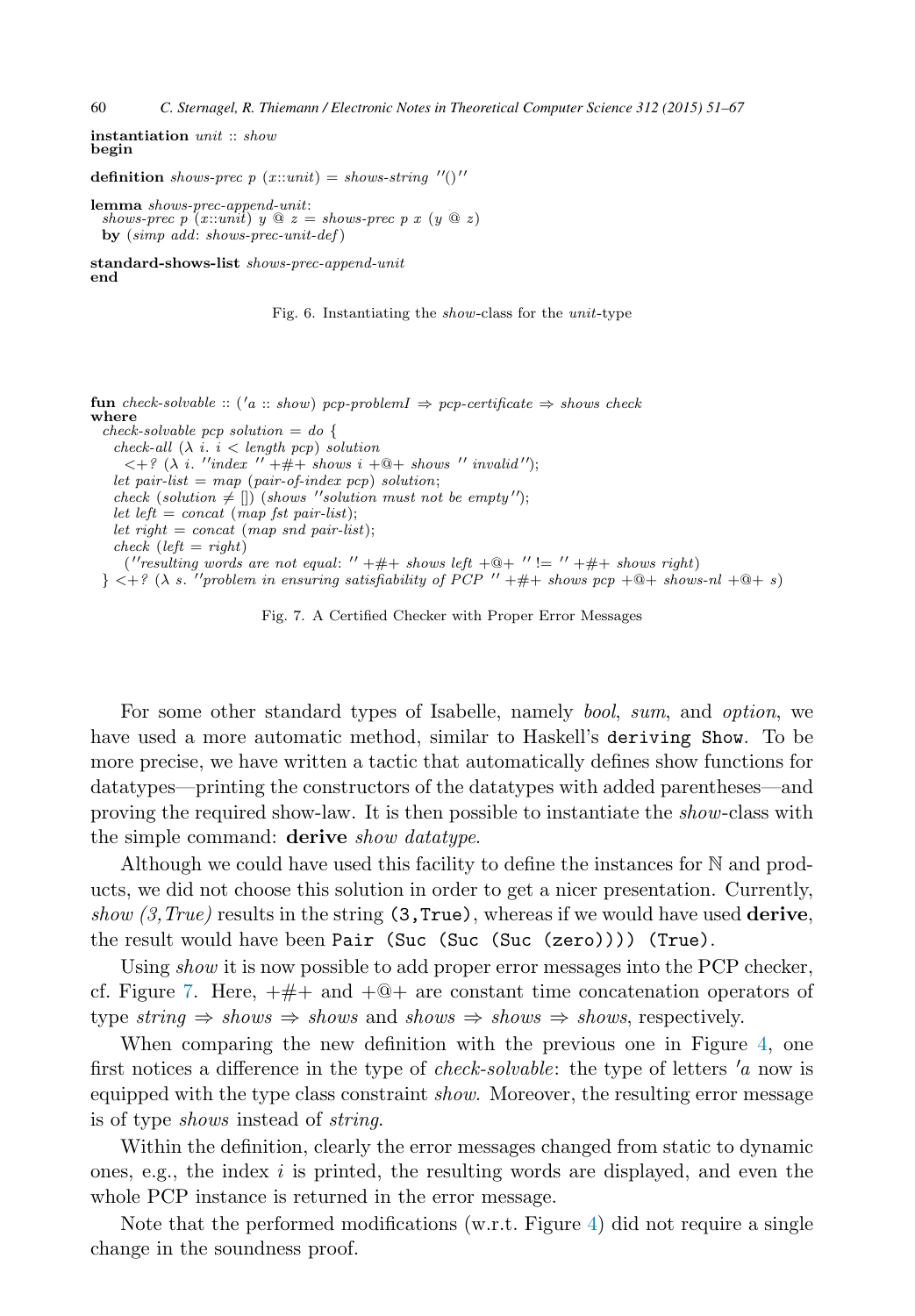### <span id="page-10-0"></span>**5 Parsing**

Let us shortly recapitulate what we have achieved so far: we can conveniently define check-prop programs of type input  $\Rightarrow$  certificate  $\Rightarrow$  shows check, which guarantee semantic properties, deliver readable error messages in case of rejection, and can be exported into various target languages via code generation.

Hence, for validating some concrete input and certificate, one just needs to transform the input and certificate provided by the automated prover into the types input and certificate that are expected by check-prop. However, these transformations usually depend on the code generator and the target language: how are the Isabelle types *input* and *certificate* reflected in the generated code, e.g., what are the exact names of the constructors, etc. Therefore, instead of having to build several parsers—one for each target language—and also maintain them by reflecting for example changes in the naming scheme of the code generator, we propose to build only one parser which does not need any maintenance.

The idea is to define the parser directly within the proof assistant. Then this parser can also be exported to all target languages, and the only interface to the target language that must be maintained are strings.

Since we are not aware of any automatic parser generators for proof assistants, i.e., generators which automatically produce parsers within the logic of the proof assistant, we developed some machinery to ease the manual definition of parsers.

Here, we restrict to inputs and certificates in the structured XML format. Our support is divided into two steps: we provide functionality to parse strings into XML-documents (with an accompanying Isabelle datatype to represent XMLdocuments), and a set of combinators to ease parsing XML-documents.

#### 5.1 A Parser from Strings to XML

For the first phase, where strings should be converted into XML, we specified a hand-written parser as a monadic function where the monad is a state-monad with error, i.e., it captures a state (the remaining list of characters) and either returns a normal result or ends with an error message. Using the do-notation for monads, this parser was quite easy to define in a readable way. For example, the most complicated parser is the one for lists of XML-nodes which is depicted in Figure [8,](#page-11-0) where the current state is mostly hidden within the monad and where xml list parser is just an abbreviation for *string*  $\Rightarrow$  *string* + (xml list  $\times$  *string*).

However, since for the definition we used Isabelle's function package [\[14\]](#page-16-0), we needed to prove termination of the parser. This required tedious reasoning about the internal state of the state monad, where we had to prove that some of the auxiliary parsers actually consume tokens before each recursive invocation of parse-nodes, and that none of the parsers which are invoked before a recursive call, increases the length of the token list, which includes parse-nodes itself. Therefore, a simple structural termination argument is not applicable, and instead we wrote a proof of 160 lines that simultaneously shows termination and a decrease of the length of the resulting token list.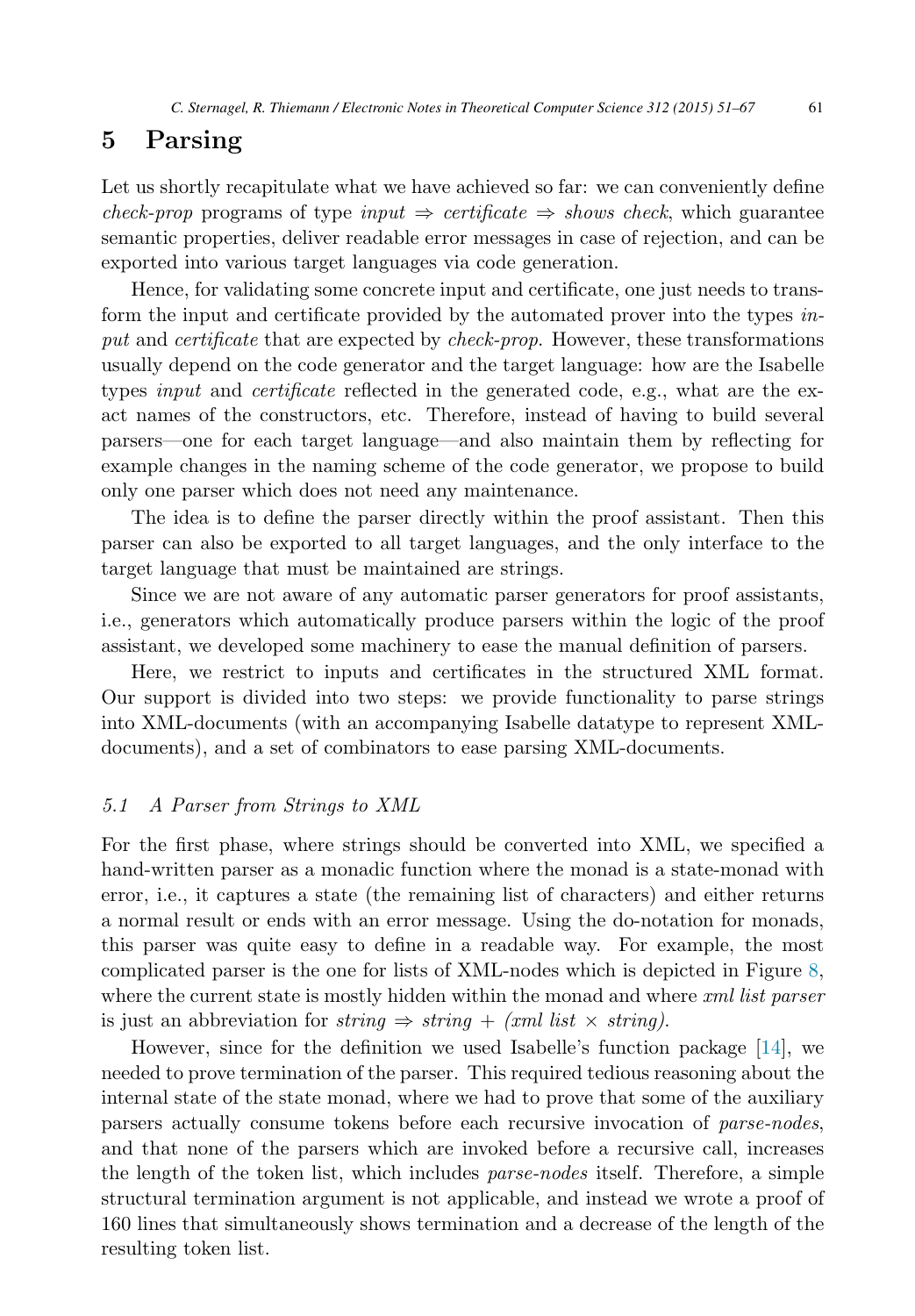```
parse-nodes ts =(if \; ts = [] \lor \; take \; 2 \; ts = '' < '' \; then \; return \; [] \; tselse if hd ts \neq CHR ^{\prime\prime} < ^{\prime\prime}then (d_0 \nmid \n\leftarrow parse-text;ns \leftarrow parse-nodes;return (XML-text)(the t) \# ns{}_{ts}^{\})else (do {
                    \emph{exactly} \emph{''}<\thinspace \thinspacen \leftarrow parse\text{-}name;atts \leftarrow parse-attributes;e ← oneof [-
-
/>-
-
, -
-
>-
-
];
                    \lambda t s'. if e = \frac{1}{2}then (do {
                                          cs \leftarrow parse-nodes;<br>return (XML n atts [] \# cs)
                                       })
                                       ts'else (do {\xleftarrow{cs \leftarrow parse-nodes}};\emph{exactly} \emph{''<}/\emph{''};<br>exactly n;
                                         \emph{exactly} \emph{''}>"
                                        ns \leftarrow parse-nodes;return (XML n atts cs \# ns)
                                     })
                                      ts'})
                 t_{\rm s}
```
Fig. 8. A Parser for Lists of XML-Nodes.

As the final result of the first phase, we provide a function  $doc-of-string$  of type string  $\Rightarrow$  string + xmldoc which takes a string and either returns an error message or an XML-document.

### 5.2 A Library for Parsing XML

In the second phase, where XML-parsers for input and certificates have to be defined, we support the developer of the certifier by a collection of combinators which can be used to easily define parsers. In contrast to  $\S 5.1$ , here we do not use the function package, but use Isabelle's **partial-function** command [\[15\]](#page-16-0). The advantage is that this command allows us to define functions without any termination proof. And as indicated in the previous paragraph, these termination proofs can become quite tedious even for simple parsers; in fact, before using **partial-function** we often just postulated termination of various parsers as axioms. However, there is one prerequisite for using **partial-function**: the functions have to be monadic, and monotone w.r.t. some pointed complete partial order with a least element  $\perp$ , which is required to specify the behavior in case of nontermination.

In principle the error monad  $a + b$  would be an appropriate return type for the XML parsers. However, this type does not satisfy the preconditions, since it does not possess a unique least element ⊥, as it admits different error messages.

To this end, we defined a dedicated monadic type  $'a +<sub>⊥</sub> b$  with constructors Left 'a (for errors), Right 'b (for results), and  $\perp$  (for nontermination). Moreover, changing results or error messages are monotone operations on this type.

To conveniently specify monadic XML parsers on this type we provide several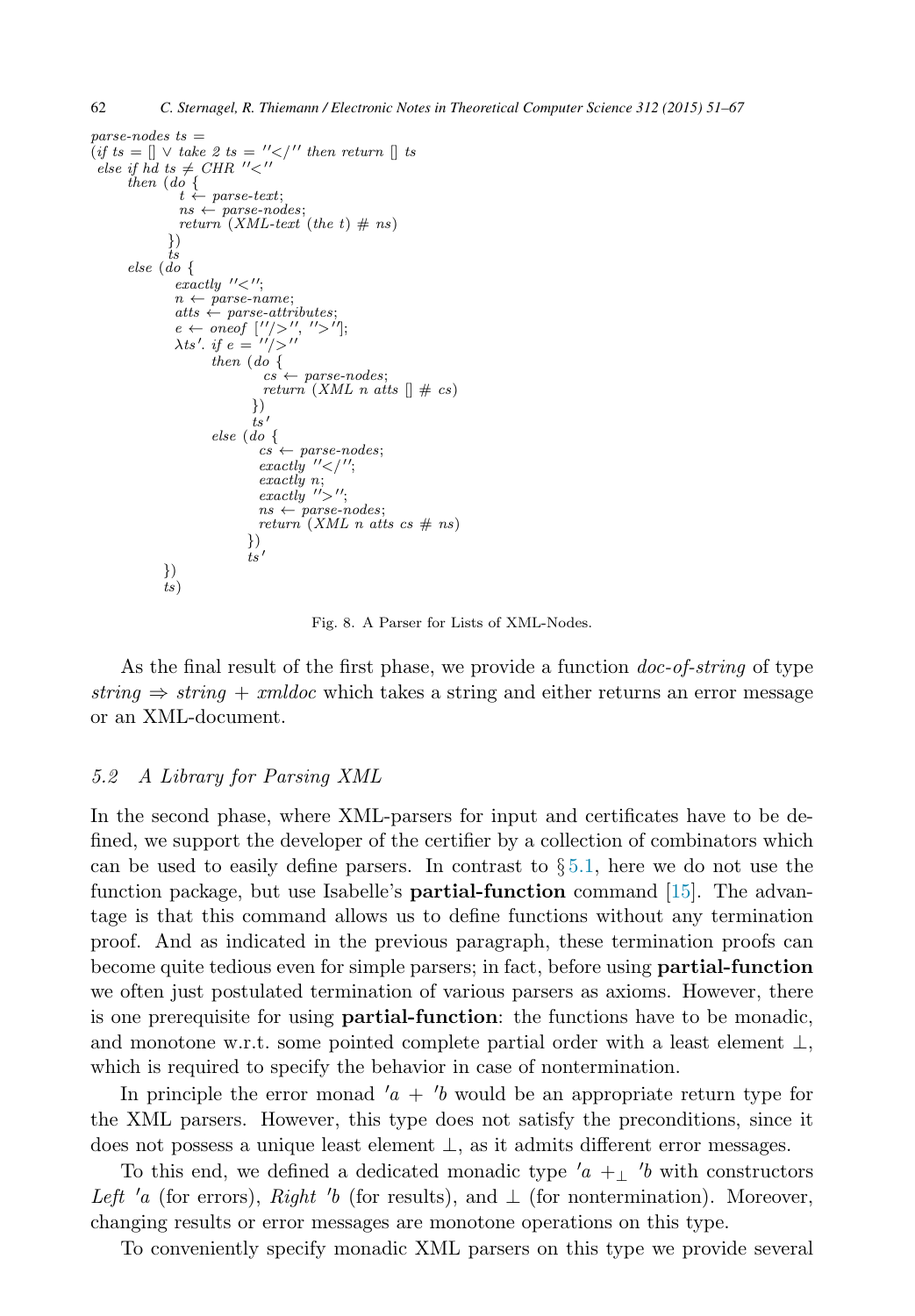```
\leq ? xml version="1.0"?>
<?xml-stylesheet type="text/xsl" href="pcp.xsl"?>
<certificate>
  <pcp>
<pair>
       <lhs><sym>A</sym></lhs>
       <rhs><sym>A</sym><sym><sym><sym><sym>A</sym></rhs>
     </pair>
     <pair>
       <lhs><sym>A</sym><sym>B</sym></lhs>
       <rhs><sym>B</sym><sym>B</sym></rhs>
     </pair>
     <sub>pair</sub></sub>
       <lhs><sym>B</sym><sym>A</sym><sym></lhs>
       <rhs><sym>A</sym><sym>A</sym></rhs>
    </pair>
  \langle/pcp\rangle<solution>
    \langle i\frac{dx}{\partial x} \rangle /\frac{dx}{\partial x} /\frac{dx}{\partial x} /\frac{dx}{\partial x} /\frac{dx}{\partial x}</solution>
</certificate>
```
Fig. 9. The PCP Instance p and its Solution in XML

**definition** certificate-of-xml :: xml  $\Rightarrow$  string +  $\cdot$  pcp-certificate **where**  $certificate-of.xml = Xmlt.many "solution" (Xmlt.nat "idx") id$ 

**partial-function** (sum-bot) pcp-of-xml :: xml  $\Rightarrow$  string +<sub>⊥</sub> string pcp-problemI **where**  $[code]$ : pcp-of-xml xml =  $Xmlt.maxy$  "pcp"  $(Xmlt. pair 'r pair'')$  $(Xmlt.max 'lhs' (Xmlt.text ''sym') id)$  $(Xmlt.max "rhs" (Xmlt.text "sym") id)$ Pair) id xml **definition**

parse-input-and-certificate :: string  $\Rightarrow$  string  $+_1$  (string pcp-problemI  $\times$  pcp-certificate) **where**<br>*parse-input-and-certificate s =* 

```
\begin{array}{r}\n \text{(case } \tilde{X}ml.doc-of-string s \text{ of} \\
 \text{Inl } e \Rightarrow \text{error } e\n \end{array}\sum_{i} Int doc ⇒ Error e<br>| Inr doc ⇒ Xmlt.pair ''certificate'' pcp-of-xml certificate-of-xml Pair (root-node doc))
definition certifier :: string \Rightarrow string +_{\perp} string
where
   certifier s = do \{(pcp, c) \leftarrow parse-input-and-centificance;(case (check-solvable pcp c) of
          \text{Inl } e \Rightarrow \text{error } (e \text{ } \text{'''})| Inr - \Rightarrow return "certified that pcp is solvable"
   }
```
Fig. 10. A Parser and Certifier for Solvability of PCP

basic parsers (for strings, numbers, etc.) as well as combinators like pair or many which combine two parsers or lift a parser for single XML nodes to one over lists of XML nodes. Although the definitions of these combinators are straightforward, we would like to mention that setting up the combinators was not a completely trivial task: we had to configure Isabelle in a way that the required monotonicity proofs of parsers defined by the combinators are automatic.

For PCP, an XML-schema and parser is easily setup using the combinators, cf. Figures 9 and 10. The former provides the certificate for the PCP instance  $p$  in XML format, and the latter shows the parser as well as the function *certifier* which is the final certifier that invokes all required components.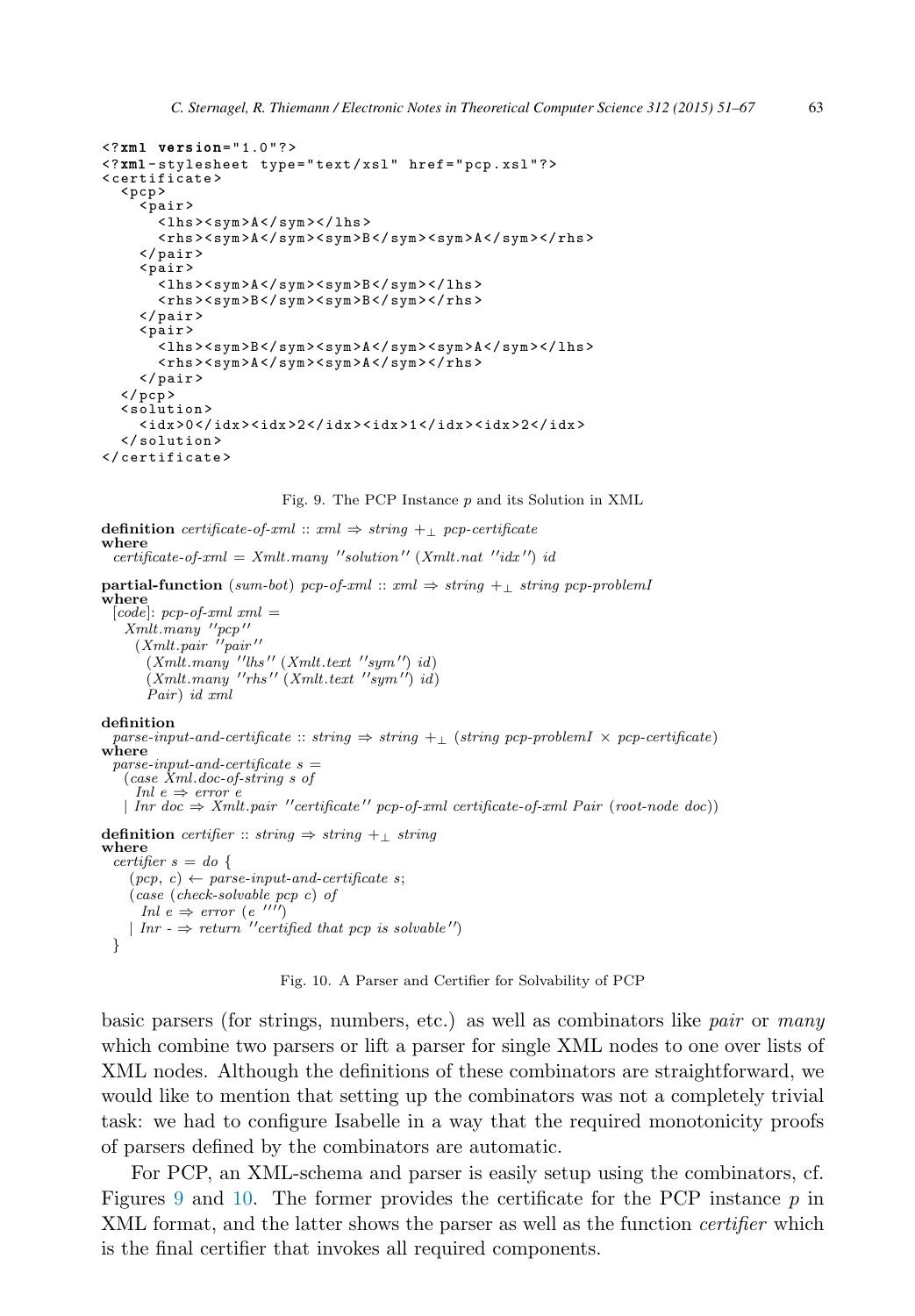```
mo<mark>dule</mark> Main (main) <mark>where</mark>
import Certifier -- the certifier
import System.Environment -- for getArgs<br>import System.IO -- for file reading<br>import System.Exit -- for error codes
main = do args <- getArgs<br>case Prelude.length args of
                 1 -> do input <- readFile (args !! 0)
                           start input
                 _ -> error "usage:<sub>⊔</sub>pcp<sub>⊔</sub>certificate.xml"
start input =<br>case certifier input of
       Sumbot (Inr message) ->
              do putStrLn "ACCEPT"
                 putStrLn message
                  exitSuccess
       Sumbot (Inl message) ->
              do putStrLn "REJECT"
                 hPutStrLn stderr message


 (ExitFailure 1)
```
Fig. 11. A Haskell Wrapper to Invoke the Certifier

First, the parsers for solutions and PCP instances are defined. Whereas the former, *certificate-of-xml* is a standard (non-recursive) definition, the latter  $pcp$ of-xml is defined via **partial-function** and could use recursion without requiring termination; however, the format for PCP is so simple that no recursion is required.

Afterwards, parse-input-and-certificate combines the string-to-XML parser with the XML-parsers to yield the full parser from strings to pairs of PCP instance and solution. This is also the place, where a conversion from the error monad  $a + b$ to its variant  $'a +_1 b$  with bottom element takes place.

Finally, the full certifier is defined which just parses the input string s, invokes the check-solvable function and converts again between the two kinds of error monads. Moreover, the error message e of type shows is converted into a string, by starting the evaluation via invocation with the empty string  $^{\prime\prime\prime\prime}$  as argument.

It is now quite easy to wrap the certifier function inside some glue-code in the target language in order to get a stand-alone program.

For example, Figure 11 shows the full Haskell program that is used as wrapper to invoke the certifier for PCP, where the certifier was exported via:

#### **export-code** certifier sumbot Inl Inr **in** Haskell **module-name** Certifier

This command exports the main certifier as Haskell program, in combination with the constructors sumbot, Inl, and Inr which are required for pattern matching the result of type string  $+$  string.

### **6 Soundness**

Now that we have the fully executable *certifier*, we also want to have some soundness guarantees about it. Recall that the return type of *certifier* is string  $+$  string with constructors  $\perp$ , Left, and Right. For the success-case we can easily prove the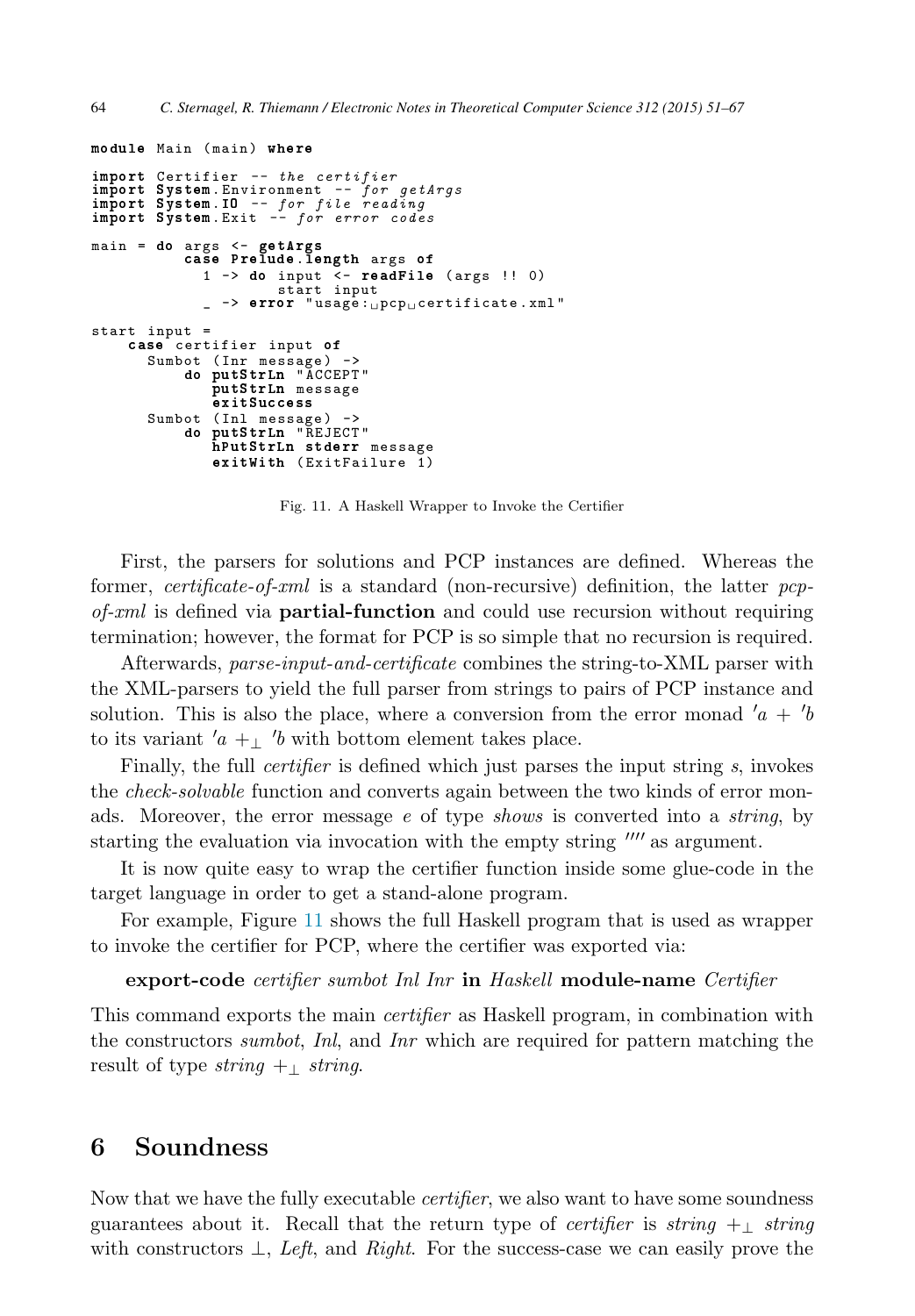<span id="page-14-0"></span>following lemma inside the proof assistant (here specialized to our PCP certifier).

$$
certifier s = Right m \Longrightarrow
$$
  

$$
\exists \text{ pop } c. \text{ solvable } (set \text{ pop}) \land parse-input-and-centificate s = Right (pcp, c)
$$
 (3)

The problem in  $(3)$  is the brittle connection between the input string s and the semantic object  $pcp$ : the only connection between s and  $pcp$  is the parser. Hence, if one does not trust the parser and has nothing proven about it, then (3) is reduced to the following theorem.

$$
certifier s = Right m \Longrightarrow \exists \text{ } pcp. \text{ solvable } (set \text{ } pcp)
$$
 (4)

This implication clearly lacks any connection between s and  $pcp$ , i.e., if the certifier accepts s, one only knows that some pcp is solvable, which is not necessarily the PCP instance that is encoded in s. And indeed, if the parser would be written in a way that it always returns the trivial PCP instance  $\{(A, A)\}\$  with solution [0], then the certifier will never reject any proof.

Whereas a full correctness proof of the parser might be possible, there definitely is a simpler way to ensure soundness, namely via show functions. One can for example replace the last return-statement in Figure [10](#page-12-0) by return (show pcp). Then the soundness theorem is the following one

$$
certifier s = Right m \Longrightarrow \exists \, pep. \, solvable \, (set \, pep) \land m = show \, pep \qquad (5)
$$

where at least the returned message  $m$  is related to the semantic object,  $pcp$ , via the show function *show*. Then the user of the certifier can inspect whether the string obtained from pcp corresponds to the intended input that is given in s. Clearly, here one has to trust the show function, but usually this is less complex than the parser and hence, also more reliable.

Instead of a human inspection we also integrated a way for an automatic comparison that the parsed input corresponds to the given input string. To this end, we make use of an XML show function  $to$ -xml which outputs the semantic object pcp as an XML-string. Then one can also easily check whether the string obtained from the parsed input is contained in the original input  $s$ , i.e., in  $(4)$  and  $(5)$  one gets the additional guarantee:

$$
\exists \text{ before input after. } s = \text{before } @ \text{ input } @ \text{ after } \land \text{ input } =_{w} \text{ to } \text{-}xml \text{ pcp} \qquad (6)
$$

Here, the input string s is decomposed into three parts where usually before is some XML preamble, *after* contains the certificate, and where  $=_w$  is pure stringcomparison modulo whitespace.

Of course, if one enforces such a strict comparison via strings, then the input XML string has to be normalized in some way, e.g., it must not contain comments, since the show function  $to$ -xml will not be able to invent the right comments. Moreover, there must be consensus about the input XML string and the show function, whether to print <foo></foo> or <foo/>, etc.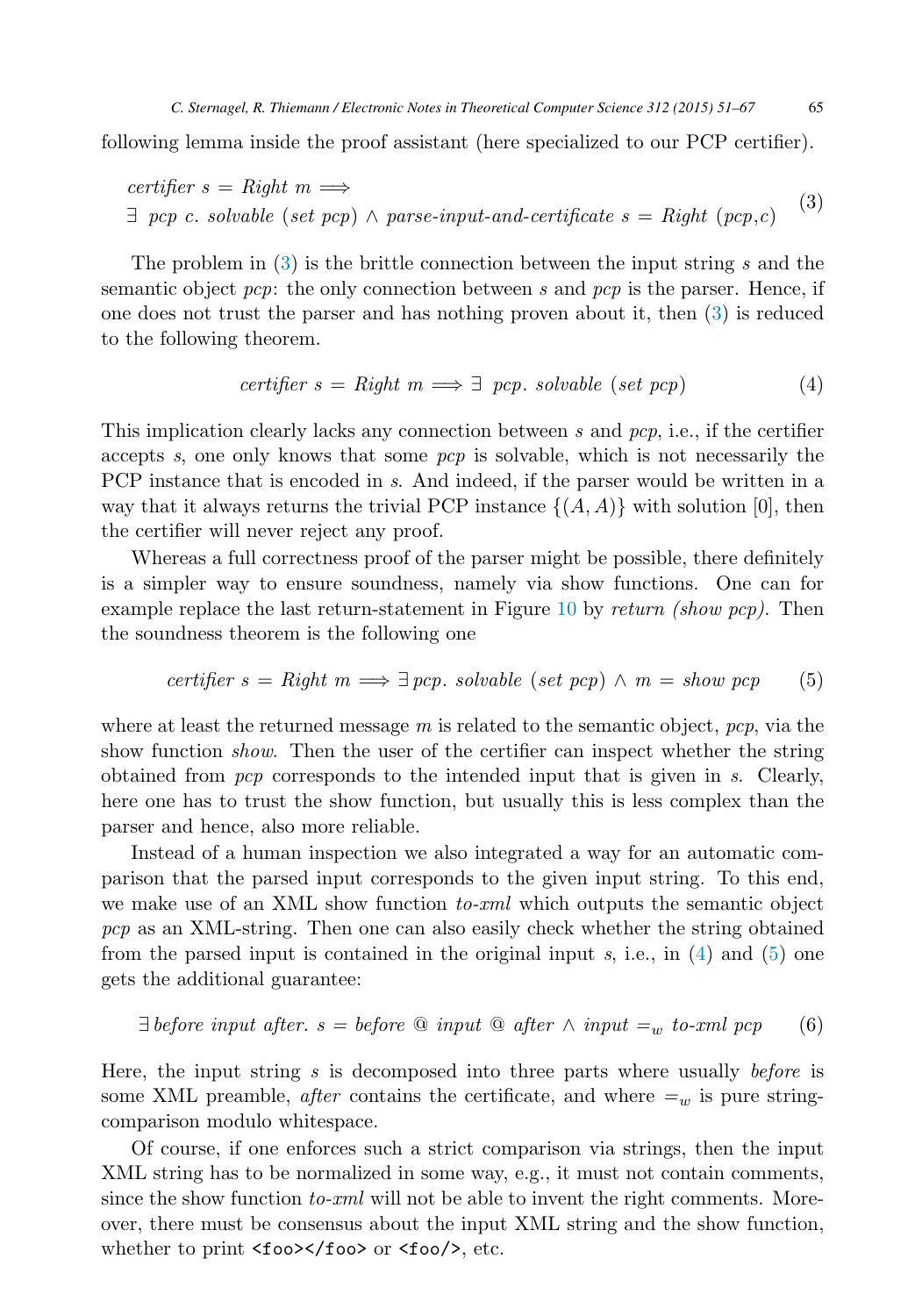<span id="page-15-0"></span>66 *C. Sternagel, R. Thiemann / Electronic Notes in Theoretical Computer Science 312 (2015) 51–67*

### **7 Conclusion**

We presented a framework to develop stand-alone certifiers, with a simple certifier for PCP as an example. To adapt it to other certification problems, of course one has to adapt the major soundness proofs, but the method of integrating error messages, and the theories on parsing, show functions, etc. should all be easily reusable.

Based on this schema we already developed CeTA, a certifier which supports (non)termination proofs [\[26\]](#page-16-0), (non)confluence proofs [\[16\]](#page-16-0), and complexity proofs [\[22\]](#page-16-0). Each of the soundness results is in the form of  $(4)$  in combination with  $(6)$ .

We also considered safety properties like  $\rightarrow^*(initial-states) \cap bad-states = \varnothing$ . stating that no bad state is reachable via evaluation with  $\rightarrow$ . Here, a prototype certifier is available which accepts certificates in the form of tree automata which over-approximate the set of reachable states, cf. [8,9].

#### Acknowledgments.

We thank the anonymous reviewers for their helpful comments. The authors are listed in alphabetical order regardless of individual contributions or seniority.

### **References**

- [1] Alkassar, E., S. Böhme, K. Mehlhorn and C. Rizkallah, Verification of certifying computations, in: Proc. CAV, LNCS **6806**, 2011, pp. 67–82, doi:[10.1007/978-3-642-22110-1\\_7](http://dx.doi.org/10.1007/978-3-642-22110-1_7).
- [2] Bertot, Y. and P. Castéran, "Interactive Theorem Proving and Program Development; Coq'Art: The Calculus of Inductive Constructions," TCS Texts, Springer, 2004, doi:[10.1007/978-3-662-07964-5](http://dx.doi.org/10.1007/978-3-662-07964-5).
- [3] Blanqui, F. and A. Koprowski, CoLoR: a Coq library on well-founded rewrite relations and its application to the automated verification of termination certificates, Math. Struct. Comp. Sci. **21**  $(2011)$ , pp. 827–859, doi:[10.1017/S0960129511000120](http://dx.doi.org/10.1017/S0960129511000120).
- [4] Blum, M. and S. Kannan, Designing programs that check their work, Journal of the ACM **42** (1995), doi:[10.1145/200836.200880](http://dx.doi.org/10.1145/200836.200880).
- [5] Böhme, S. and T. Nipkow, Sledgehammer: Judgement day, in: J. Giesl and R. Hähnle, editors, Proc. IJCAR, LNCS **6173** (2010), pp. 107–121, doi:[10.1007/978-3-642-14203-1\\_9](http://dx.doi.org/10.1007/978-3-642-14203-1_9).
- [6] Codish, M., C. Fuhs, J. Giesl and P. Schneider-Kamp, Lazy abstraction for size-change termination, in: Proc. LPAR, LNCS **6397** (2010), pp. 217–232, doi:[10.1007/978-3-642-16242-8\\_16](http://dx.doi.org/10.1007/978-3-642-16242-8_16).
- [7] Contejean, É., P. Courtieu, J. Forest, O. Pons and X. Urbain, Automated certified proofs with CIME 3, in: Proc. 22nd RTA, LIPIcs **10** (2011), pp. 21–30, doi:[10.4230/LIPIcs.RTA.2011.21](http://dx.doi.org/10.4230/LIPIcs.RTA.2011.21).
- [8] Felgenhauer, B. and R. Thiemann, Reachability analysis with state-compatible automata, in: LATA, LNCS **<sup>8370</sup>**, 2014, pp. 347–359, doi:[10.1007/978-3-319-04921-2\\_28](http://dx.doi.org/10.1007/978-3-319-04921-2_28).
- [9] Genet, T., Decidable approximations of sets of descendants and sets of normal forms, in: Proc. RTA, LNCS **<sup>1379</sup>**, 1998, pp. 151–165, doi:[10.1007/BFb0052368](http://dx.doi.org/10.1007/BFb0052368).
- [10] Gordon, M., From LCF to HOL: a short history, in: Proof, Language, and Interaction, Essays In Honour of Robin Milner (2000), pp. 169–186.
- [11] Gordon, M. J. C., R. Milner and C. P. Wadsworth, "Edinburgh LCF," LNCS **78**, Springer, 1979, doi:[10.1007/3-540-09724-4](http://dx.doi.org/10.1007/3-540-09724-4).
- [12] Haftmann, F. and T. Nipkow, Code generation via higher-order rewrite systems, in: Proc. 10th FLOPS, LNCS **6009** (2010), pp. 103–117, doi:[10.1007/978-3-642-12251-4\\_9](http://dx.doi.org/10.1007/978-3-642-12251-4_9).
- [13] Hudak, P., J. Peterson and J. H. Fasel, A gentle introduction to Haskell, SIGPLAN Notices **27** (1992), original version at <http://doi.acm.org/10.1145/130697.130698>, updated version at [https:](https://www.haskell.org/tutorial/) [//www.haskell.org/tutorial/](https://www.haskell.org/tutorial/).